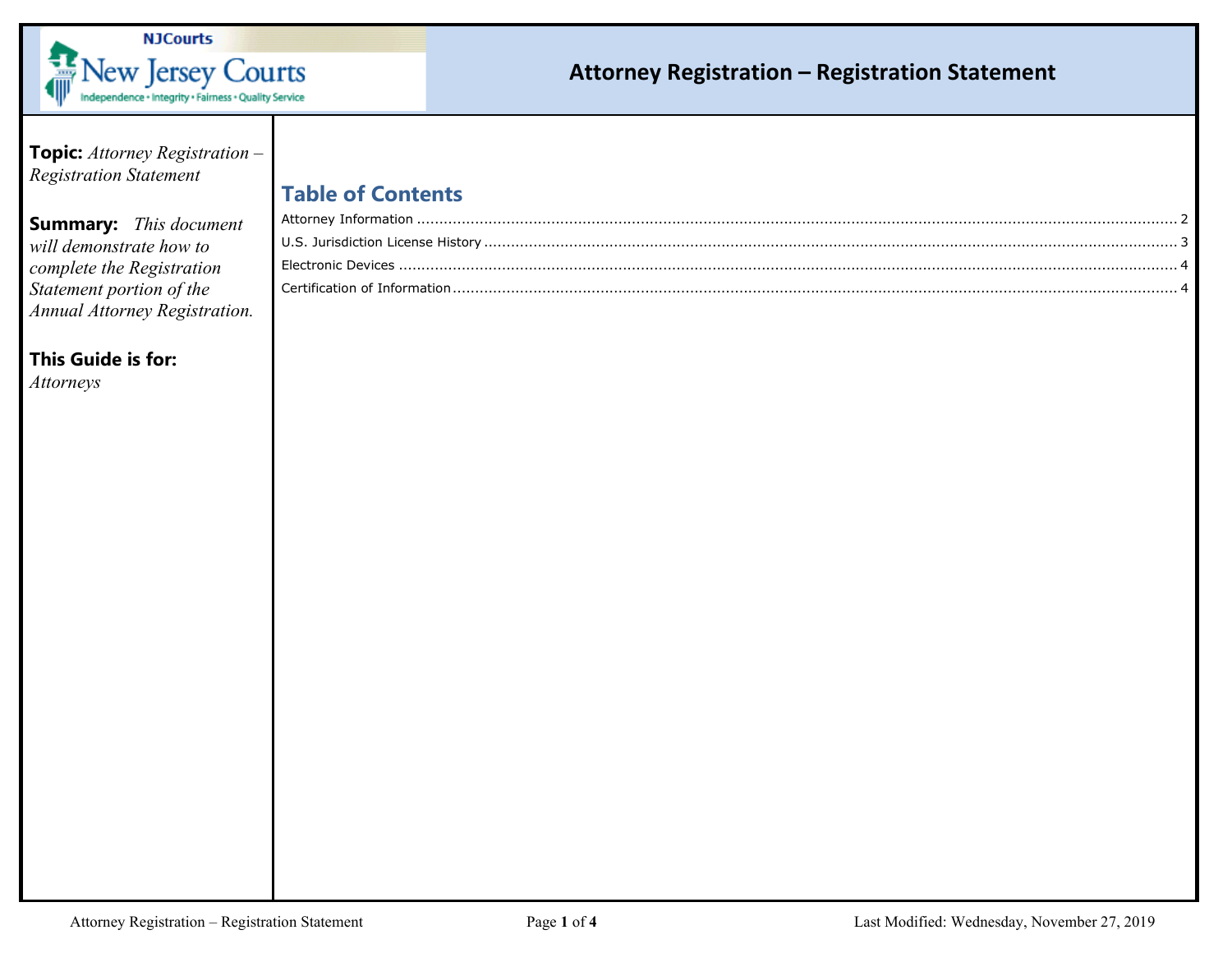

## **Attorney Registration – Registration Statement**

<span id="page-1-0"></span>

| <b>Registration Statement</b>                             | <b>Attorney Registration</b>                                              |                                                                                                                                                                                                 |                             |                                             |  |  |  |
|-----------------------------------------------------------|---------------------------------------------------------------------------|-------------------------------------------------------------------------------------------------------------------------------------------------------------------------------------------------|-----------------------------|---------------------------------------------|--|--|--|
| screen                                                    |                                                                           |                                                                                                                                                                                                 |                             |                                             |  |  |  |
|                                                           | <b>Registration Statement &gt;</b>                                        | Contact Information Pro Bono<br>CLE                                                                                                                                                             | CLE Confirmation Payment    |                                             |  |  |  |
| The Registration Statement                                |                                                                           |                                                                                                                                                                                                 |                             |                                             |  |  |  |
| screen is the first step in the                           | <b>Registration Statement</b>                                             |                                                                                                                                                                                                 |                             |                                             |  |  |  |
| Attorney Registration and                                 |                                                                           | Please review all information below to ensure accuracy and completeness before clicking 'Next' to proceed with your registration.                                                               |                             |                                             |  |  |  |
| Payment process.                                          |                                                                           | Use the available hyperlinks and action buttons to request or enter corrections or updates.                                                                                                     |                             |                                             |  |  |  |
|                                                           | <b>Attorney Information</b>                                               |                                                                                                                                                                                                 |                             |                                             |  |  |  |
| <b>Attorney Information</b>                               | Attorney Name<br>ETHAN ALLEN                                              | Attorney ID<br>007242004                                                                                                                                                                        | Date of Birth<br>07/10/1971 | $\mathscr O$ Edit                           |  |  |  |
| Review your details within the                            |                                                                           |                                                                                                                                                                                                 |                             |                                             |  |  |  |
| "Attorney Information" section                            |                                                                           |                                                                                                                                                                                                 |                             |                                             |  |  |  |
| to ensure it is accurate.                                 | U.S. Jurisdiction License History (Excluding New Jersey & Federal Courts) |                                                                                                                                                                                                 |                             |                                             |  |  |  |
|                                                           |                                                                           | The United States jurisdictions (excluding New Jersey and Federal Courts) where I was ever licensed as an attorney are:                                                                         |                             |                                             |  |  |  |
| This section contains:                                    | Jurisdictions<br>License Year<br><b>HAWAII</b>                            |                                                                                                                                                                                                 |                             |                                             |  |  |  |
|                                                           | 2019                                                                      |                                                                                                                                                                                                 |                             |                                             |  |  |  |
| 1. Attorney Name                                          | $+$ Add License                                                           |                                                                                                                                                                                                 |                             |                                             |  |  |  |
| 2. Attorney ID                                            |                                                                           | To remove or modify a previously entered license/jurisdiction, email OAE.mailbox@njcourts.gov .                                                                                                 |                             |                                             |  |  |  |
| 3. Date of birth.                                         | Electronic Devices in New Jersey Courtrooms                               |                                                                                                                                                                                                 |                             |                                             |  |  |  |
|                                                           |                                                                           | I agree to comply with the guidelines adopted by the Supreme Court governing the use of electronic devices in courtrooms.                                                                       |                             |                                             |  |  |  |
| Note: Attorney ID cannot be                               | To view these Guidelines, click here.                                     |                                                                                                                                                                                                 |                             |                                             |  |  |  |
| changed.                                                  |                                                                           |                                                                                                                                                                                                 |                             |                                             |  |  |  |
|                                                           | Certification of Information                                              |                                                                                                                                                                                                 |                             |                                             |  |  |  |
|                                                           |                                                                           | By clicking 'Next', I certify that the foregoing statements made by me are true. I am aware that if any of the foregoing statements made by me are willfully false, I am subject to discipline. |                             |                                             |  |  |  |
|                                                           |                                                                           | For questions, please contact the Superior Court Clerk's Office at (609) 421 - 6100 or email SCCO.Mailbox@njcourts.gov                                                                          |                             |                                             |  |  |  |
|                                                           |                                                                           |                                                                                                                                                                                                 |                             |                                             |  |  |  |
|                                                           |                                                                           |                                                                                                                                                                                                 |                             | <b>Back</b><br><b>Next</b>                  |  |  |  |
| 4. Select Edit to initiate any<br>corrections or changes. |                                                                           |                                                                                                                                                                                                 |                             |                                             |  |  |  |
|                                                           | <b>Attorney Information</b>                                               |                                                                                                                                                                                                 |                             |                                             |  |  |  |
|                                                           | <b>Attorney Name</b>                                                      | Attorney ID                                                                                                                                                                                     | Date of Birth               |                                             |  |  |  |
|                                                           | <b>ETHAN ALLEN</b>                                                        | 007242004                                                                                                                                                                                       |                             | $\oslash$ Edit                              |  |  |  |
|                                                           |                                                                           |                                                                                                                                                                                                 | 07/10/1971                  |                                             |  |  |  |
|                                                           |                                                                           |                                                                                                                                                                                                 |                             |                                             |  |  |  |
| Attorney Registration - Registration Statement            |                                                                           | Page 2 of 4                                                                                                                                                                                     |                             | Last Modified: Wednesday, November 27, 2019 |  |  |  |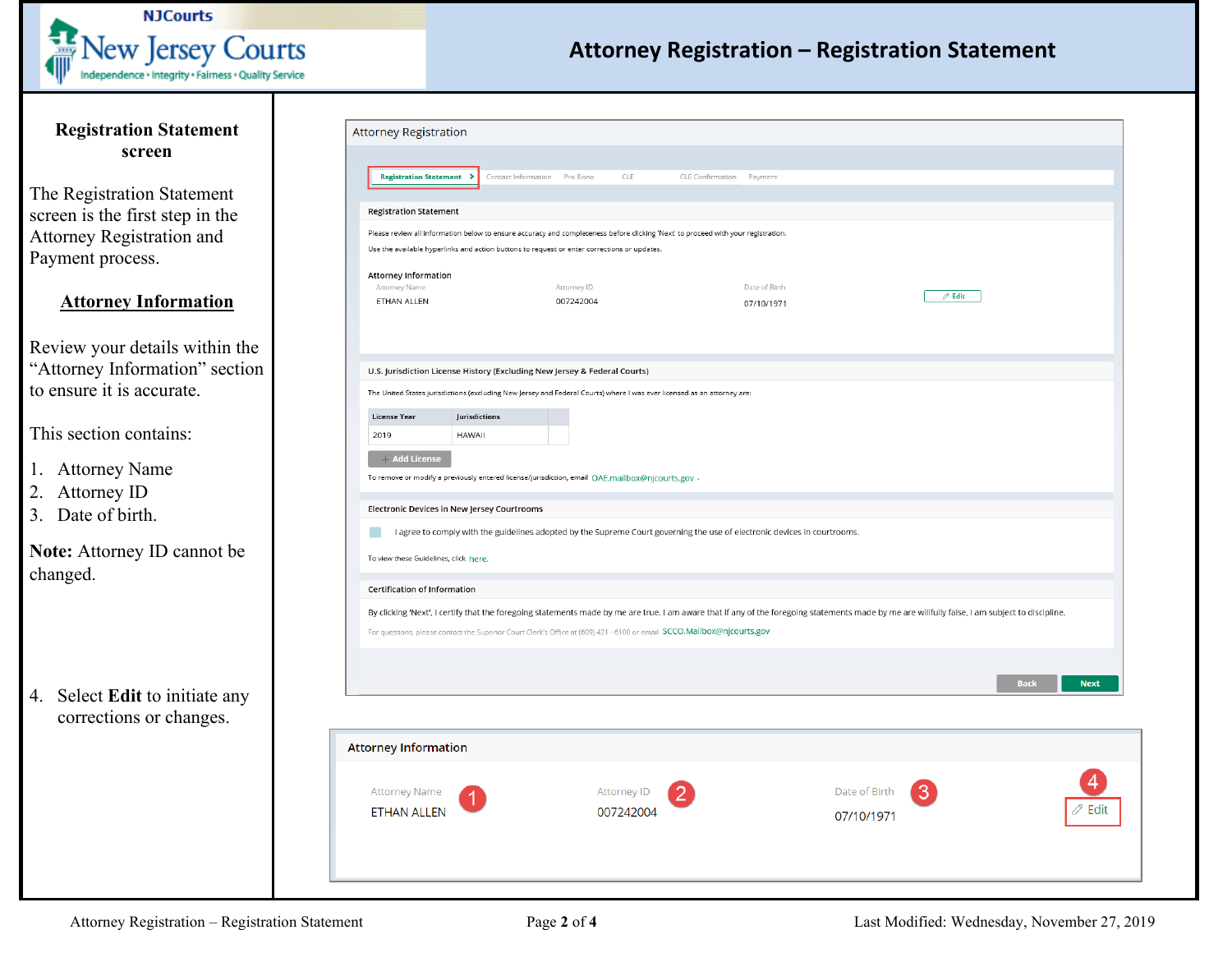<span id="page-2-0"></span>